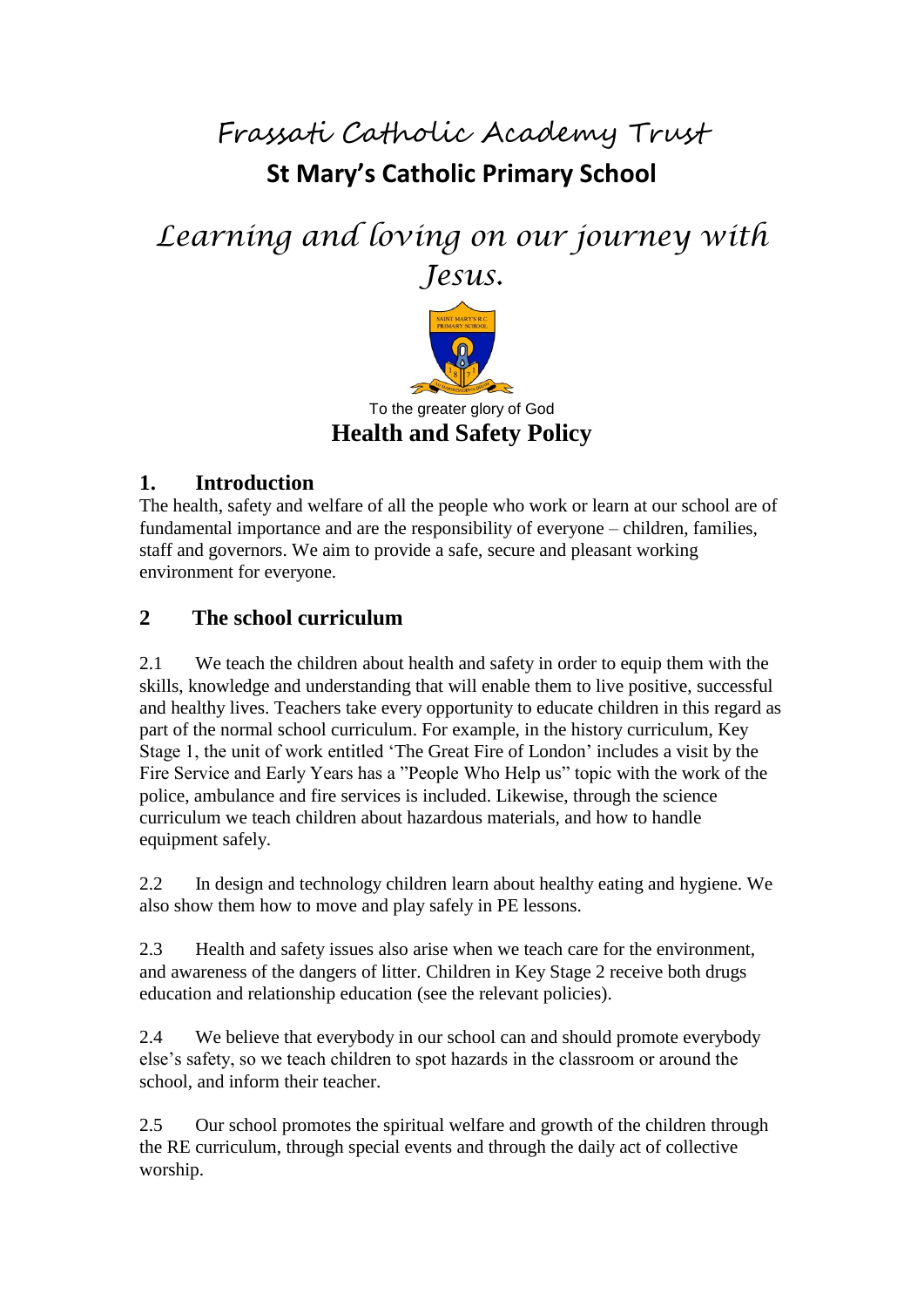2.6 Each class has the opportunity to discuss problems or issues of concern with their teacher. Teachers use circle time to help children discuss and overcome any fears and worries that they may have. These concerns are handled with sensitivity.

## **3 School meals**

3.1 Our school provides the opportunity for children to have a meal at lunchtimes. Children in the Infants receive universal free school meals. If parents of Junior children are in receipt of Income Support, a Job Seeker's Allowance, Support under the Immigration and Asylum Act of 1999, or Child Tax Credit (with income below a certain limit) they may claim free school meals for their children. We do all we can to ensure that the meals provided have a suitable nutritional value, in line with the requirements of the Nutritional Standards for School Lunches and Other School Food (2006). Children under five, and those whose parents receive the above benefits, are entitled to free milk each school day.

3.2 If children choose to bring their own packed lunch, we provide them with a suitable place to eat it, and we supervise them during this time.

3.3 Our school promotes a healthy lifestyle. As sweets can damage children's teeth, we discourage sweets being eaten in school.

## **4**. **The policy statement**

- 4.1 In recognition of its statutory duties in accordance with the provisions of the Health and Safety at Work etc. Act 1974, the Directors of the Academy and the Local Governing Body (LGB) of the school will take all reasonably practicable steps to ensure the health, safety and welfare of all staff and pupils whilst engaged in school activities.
- 4.2 In particular, the LGB will ensure, so far as it is reasonably practicable:-

(a) That all places under its control, where staff and pupils are required to work, are maintained in a condition that is safe and without risk to health and safety;

(b) That hazards arising from the use, handling, storage and transportation of articles and substances used in the School are adequately controlled; and,

(c) That equipment and systems of work are safe and without risk to health and safety.

4.3 Furthermore, the school undertakes to provide adequate information, instruction, training and supervision to enable staff and pupils to avoid hazards and contribute positively towards their own health and safety and that of others.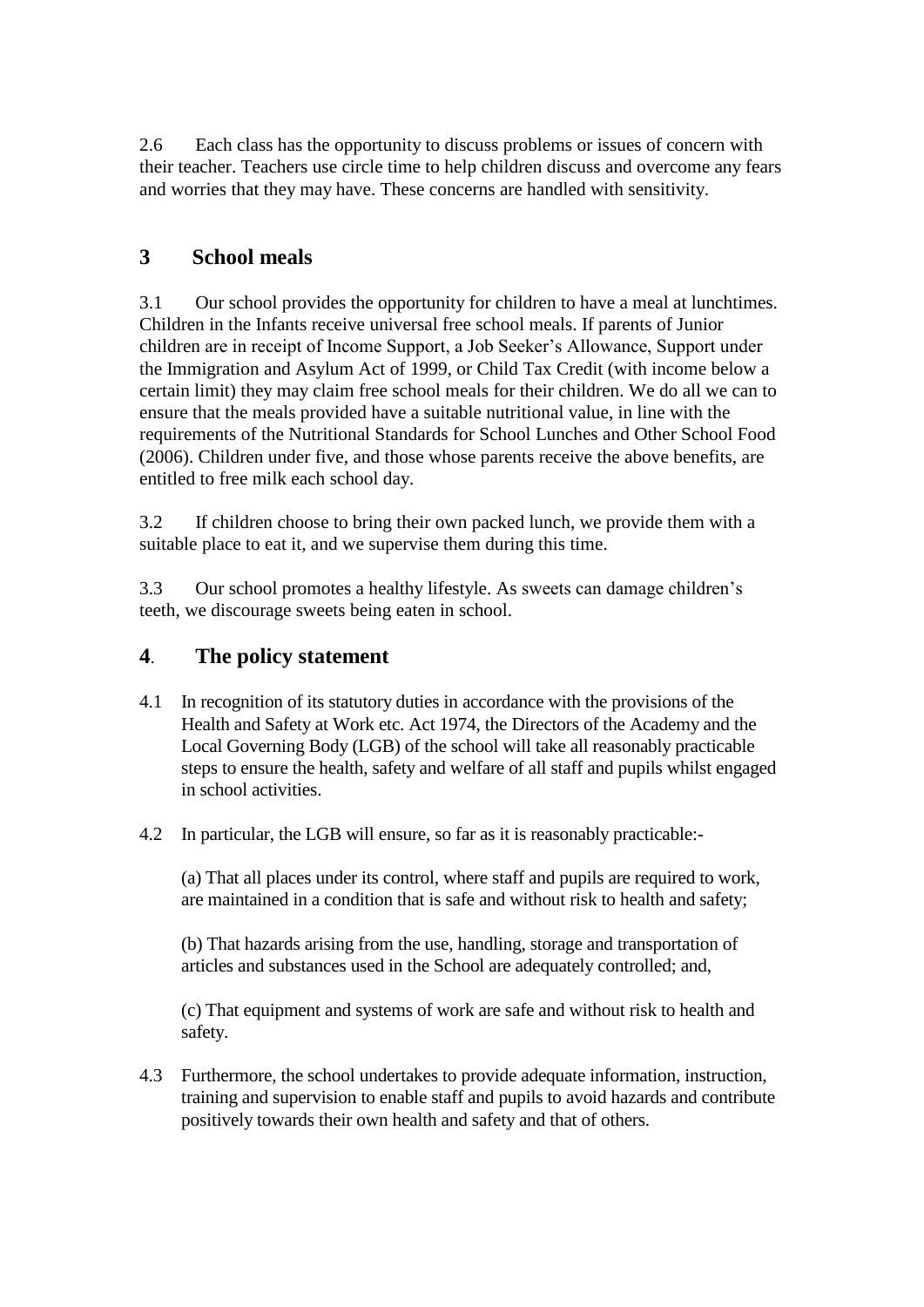- 4.4 In addition, the school will ensure, so far as is reasonably practicable, that the health and safety of non-employees is not adversely affected by its activities.
- 4.5 The Headteacher with the assistance of all other staff will endeavour to implement this policy.
- 4.6 The school believes that no policy is likely to be successful unless it actively involves staff themselves. For this reason the policy will include appropriate arrangements for consultation with staff and will encourage them to identify hazards and suggest measures for improving safety performance. (See EVC policy)
- 4.7 This policy statement supersedes any previously issued.

### **5. Responsibilities for implementing the policy**

#### **5.1 The Trustees of the Academy and Local Governing Body**

The responsibility for ensuring that health and safety procedures within the school are adequate is delegated to the Local Governing Body. The Local Governing Body shall have regard at all times to the safety of the users of the buildings and the facilities and the legal responsibilities of the Directors (and/or any others) as owners of such buildings and facilities.

The LGB, with assistance from the Headteacher and staff will ensure that all necessary procedures are devised, implemented, monitored and reviewed to ensure compliance with these procedures and that they remain appropriate. In particular they will:-

- 1. make arrangements to ensure the school has an up to date health and safety policy
- 2. have in place procedures to identify hazards and evaluate risk control measures
- 3. delegate health and safety responsibility to some staff and ensure they are followed
- 4. ensure a governor attends appropriate health and safety briefing provided by the appropriate outside agencies or the School
- 5. have health and safety on the agenda at Local Governing Body meetings as appropriate.
- 6. ensure the Headteacher, as the Key Manager for health and safety, is supported to carry out the appropriate responsibilities as detailed below.

The LGB will provide, in co-operation with others where responsibilities for premises and plant are shared:-

- 1. a safe environment for pupils, staff, visitors and other users of the premises
- 2. plant, equipment and systems that are safe
- 3. safe arrangements for transportation, storage and use of articles and substances
- 4. safe and healthy conditions that take account of
	- statutory requirements
	- Approved Codes of Practice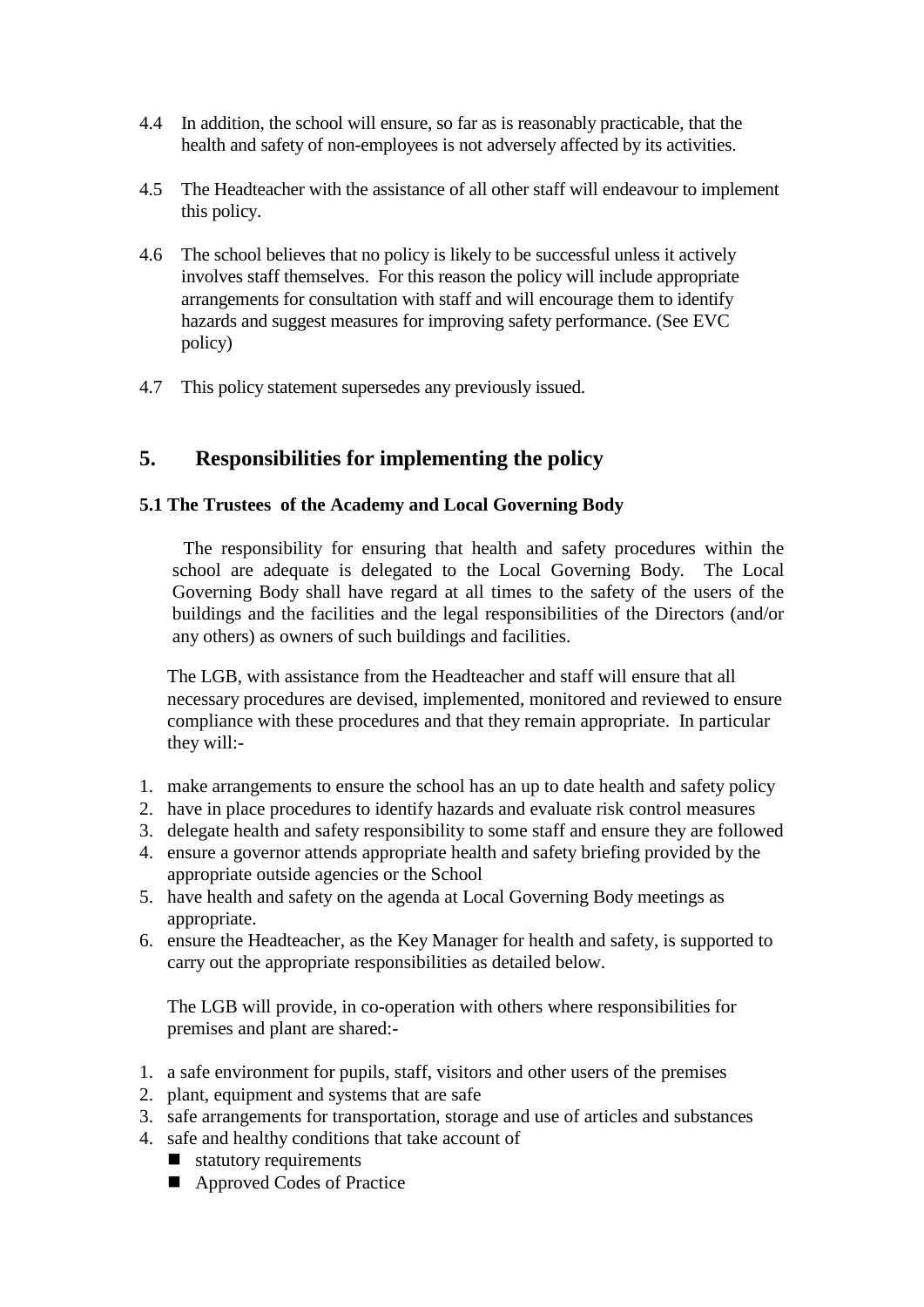- DfE or external guidance (where appropriate)
- 5. adequate information, instruction, training and supervision
- 6. provision of all necessary safety and protective equipment.

#### **5.2. Responsibilities of the Headteacher**

The Headteacher as the officer in charge of the day to day management of the school will carry out the duties of **Key Manager** detailed below. In his/her absence the Deputy Head will carry out these functions.

- 1. To pursue the objectives of the Directors and Local Governing Body with respect to health and safety.
- 2. To ensure health and safety is an agenda item in staff meetings when necessary.
- 3. To ensure risk assessments are carried out and appropriate actions are taken to remove potential hazards or reduce the level of risk.
- 4. To co-operate with accredited Safety Representatives and Safety Advisers and offer them assistance to carry out their prescribed functions.
- 5. To receive written reports from Safety Representatives and Safety Advisers concerning possible hazards and to respond in writing within a reasonable period of time to the points made.
- 6. To ensure the school is subjected to termly health and safety inspections by the agreed persons and records of the inspections are kept.
- 7. To ensure that the cause of all accidents, near misses and dangerous occurrences are investigated by team leaders or other responsible officers, reasonable steps are taken to prevent a recurrence and reported to the Headteacher where specifically required, i.e. under the RIDDOR (Reporting of Injuries, Diseases and Dangerous Occurrences Regulations), ensure appropriate reports are made to the HSE (Health and Safety Executive).There is a pupil accident book kept on the medical room and at staff accident folder in the "locked cupboard"
- 8. To ensure that materials and equipment purchased are safe and without risk when properly used and are adequately maintained.
- 9. To ensure training needs of both new and existing staff are assessed, relevant training is provided and a record of these is kept. New system proposed whereby staff undertake a range of on line training which is logged to ensure training is kept up to date.

10. To include health and safety items in the minutes of the Local Governing Body meetings.

11. To keep abreast of the changes in the Departmental and Government's Health and Safety policies and procedures e.g. as advised and included within relevant Schools' Bulletins and pass on the information to the staff concerned.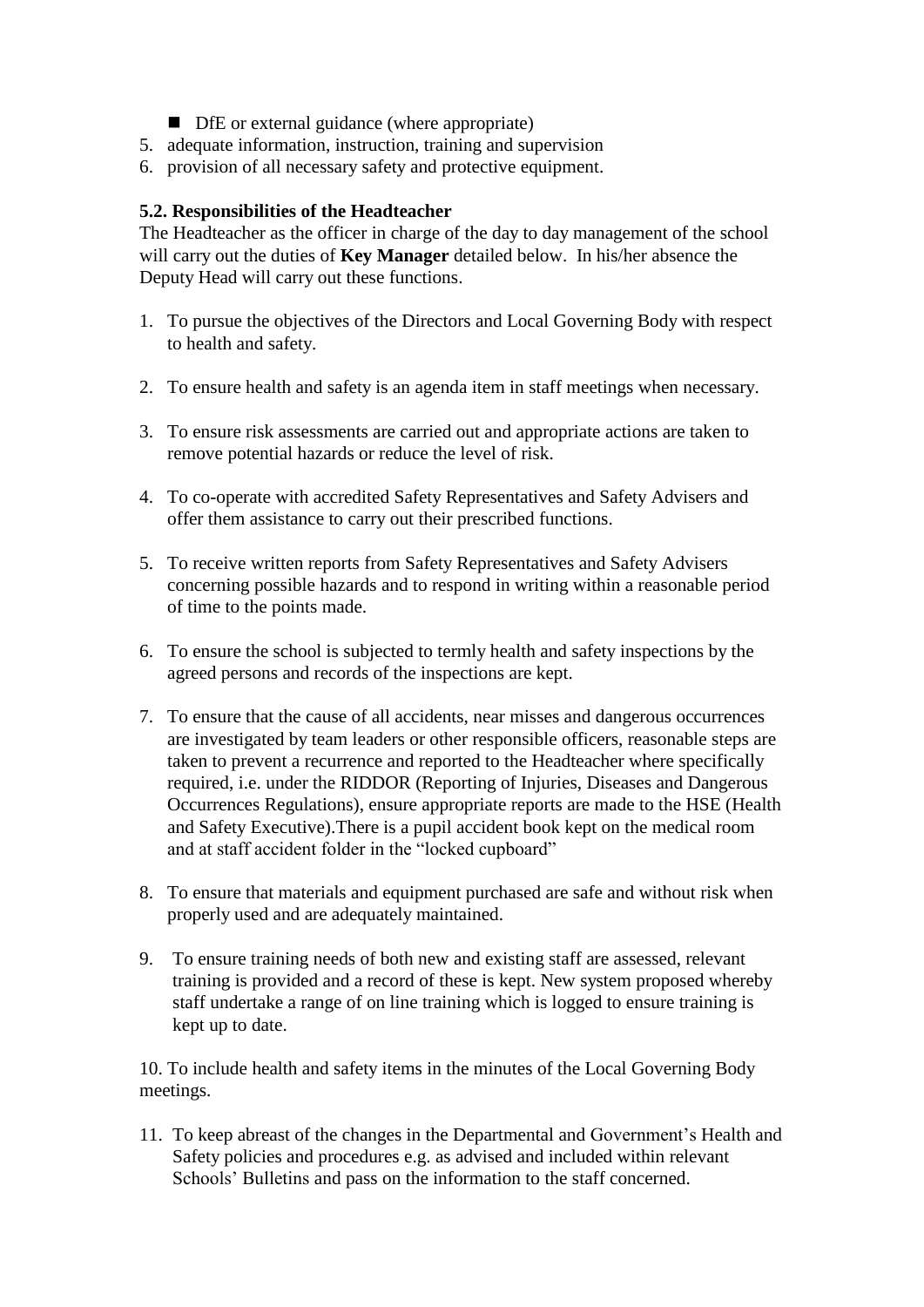#### **5.3. Responsibilities of the Caretaker/Site Manager**

The Caretaker/Site Manager has the responsibility for implementing the policy in the common parts of the building. When on site he/she will liaise with contractors and will provide them with information on any hazards such as asbestos, electrical services etc. that they may come across whilst working on school premises. At other times this will be the responsibility of other administrative staff.

When on site the Caretaker/Site Manager will also ensure that contractors do not place health and safety of staff and pupils at risk whilst on school premises.

The Caretaker is responsible for ensuring a healthy environment for all persons using the school, paying particular attention to cleaning, hygiene, heating, lighting and ventilation.

The Caretaker is responsible for ensuring that the school is locked and secure at all times, when not in use, and that when vacating the premises, all the heating and electrical apparatus is switched off (unless otherwise instructed) and the security alarm is set.

The Caretaker along with the cleaners is responsible for reporting to the Headteacher any hazardous or dangerous situations of which they are aware.

#### **5.4. Responsibilities of Headteacher and Safety Governor**

The Headteacher is responsible for drawing up safety procedures for the school. These procedures should be reviewed regularly to ensure they are relevant and take account of experience. They must ensure their staff and pupils follow safe working practices at all times. They will ensure the equipment within their area of work is subjected to termly inspections and report defects to the Caretaker/Site Manager.

Headteacher and Safety Governor will carry out a risk assessment of the activities within the school in accordance with the guidance issued. They will ensure staff are made aware of their responsibilities. Should an accident occur in school, the Headteacher will investigate the causes and will report the findings to the Caretaker/Site Manager.

Team leaders will consider the training needs of their staff and raise their requirements with the Headteacher.

#### **5.5. Responsibilities of all staff**

Staff have a duty under the Health and Safety at Work Act to co-operate with the Headteacher to ensure this policy is implemented. They must use equipment in a safe manner and in accordance with the instruction issued and take all reasonable steps to ensure health and safety of those affected by their activities. The Headteacher welcomes suggestions from staff for improving health and safety within the school.

Staff are expected to check equipment and work areas regularly and report their findings to their Headteacher or Caretaker/Site Manager.

#### **5.6. Monitoring the Effectiveness of the Policy / Health and Safety Advice**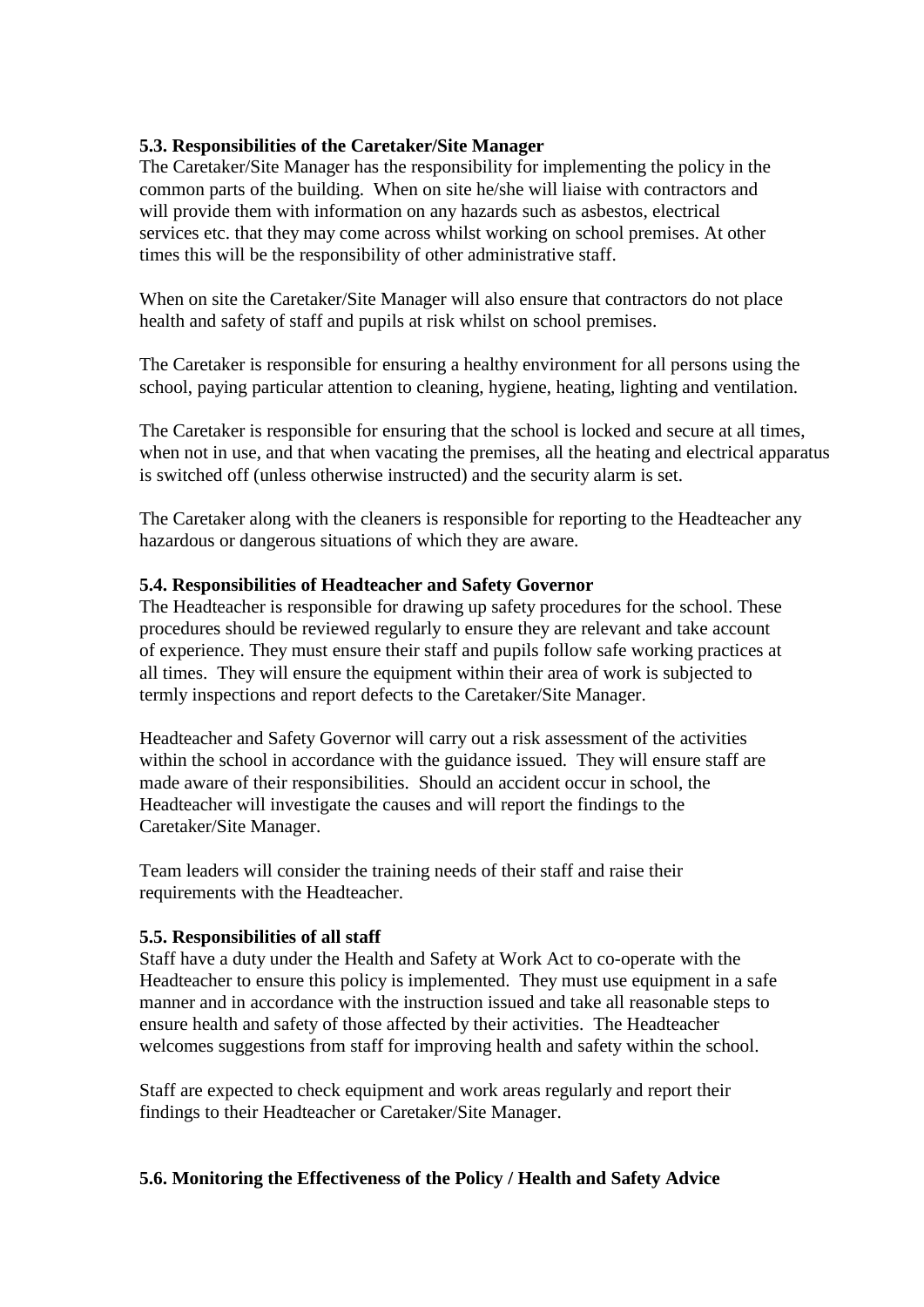The implementation of this policy will be monitored by regular inspection of the Departmental Leaders, the Caretaker/Site Manager and the Headteacher.

#### **5.7. Hazardous substances**

Hazardous substances are used in the school both for teaching and for cleaning and minor maintenance. Those used will be used in accordance with the advice received from CLEAPSS. Substances used for other purpose will be assessed in line with guidance on Control of Substances Hazardous to Health (COSHH).

#### **5.8. Asbestos**

An asbestos survey for the school has been undertaken and the school and LA's Building Services both hold copies of the asbestos register (either in hard copy or via the MICAD asbestos database). There are no areas of high risk and the few areas of medium and low risk are highlighted on the database. The database is used whenever work is undertaken on the fabric of the building. A summary file and usage register is kept in the school office. The School was last inspected for asbestos in July 2015.

The register summary file will be referred to prior to any maintenance work being carried out by School staff or contractors. Furthermore, any damage to asbestos, or substances suspected to be asbestos, is reported immediately to the LA's Building Services on 01628 796476, who currently hold the contract, and the area cordoned off until it is made safe.

#### **5.9 Electrical Safety**

Electrical equipment is tested annually in May. The PAT testing of all electrical equipment and appliances is completed by a specialist company and a report is provided which is monitored by the Caretaker and kept in the school office. In addition to the annual tests, equipment is visually inspected for physical damages to the cables and plugs and faults prior to use.

#### **5.10 First Aid**

The school has a number of first aiders to ensure there is adequate cover. The main point of contact for first aid will be the school office. However, there are also first aid boxes in the Upper Junior, Lower Junior and Infant Departments. All first aid boxes are regularly checked to ensure they are adequately stocked.

Teacher responsible for school trips ensure that a first aid kit is taken.

#### **5.11 Accidents**

All accidents must be reported to the school office. The office staff are responsible for recording accidents and notifying serious accidents to the Headteacher; full details of the procedures for reporting accidents is given in Appendix A of the policy.

#### **5.12 Contractors**

All method statements and risk assessments are obtained in advance of contractors starting work and all CDM requirements are adhered to. The Caretaker/Site Manager will notify the Headteachers of measures needed to be taken to ensure safety.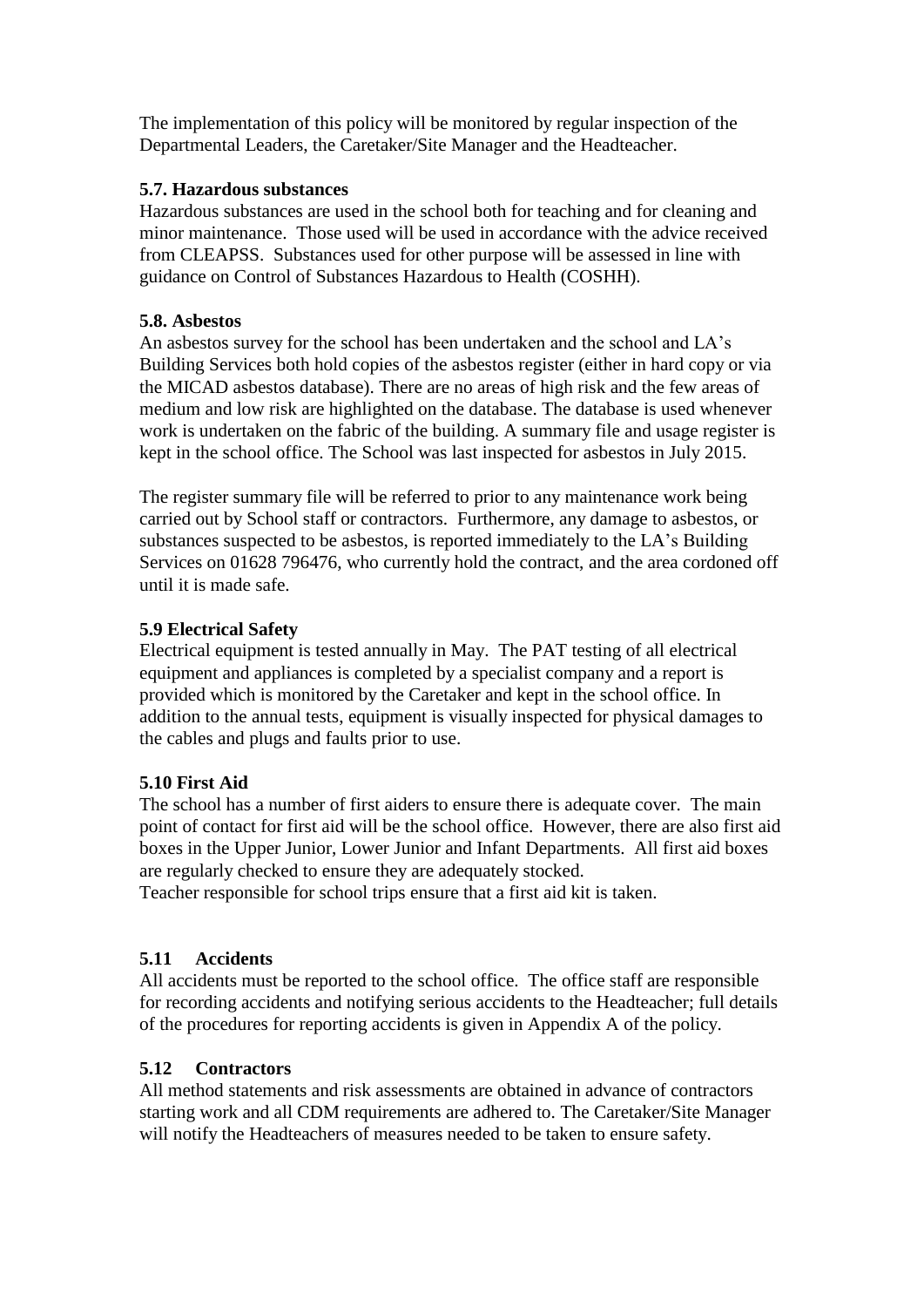#### **5.13 Violence against staff**

The Governors and the Headteacher will not tolerate acts of aggression (violence, threats of violence, verbal abuse or cyber abuse) against staff from any person. Reporting of violence or verbal abuse is recorded in the behaviour log and in the child's file of the parent who is the offender. Any physical abuse is reported to the police and the parent involved will be barred from the school site. In instances of verbal abuse a letter from the Headteacher will be sent to parents outlining the inappropriateness of their behaviour and they will only be seen by appointment and with a senior member of staff present in future. If this behaviour is repeated the parent will be similarly barred from the school using powers delegated through the 1996 Education Act and the police will be informed.

#### **5.14. Fire**

The Caretaker/Site Manager has some responsibilities for fire prevention activities. A range of fire fighting equipment is available in the school. These are maintained by a contractor. The Caretaker/Site Manager will carry out weekly tests on Fire Alarm Call points and keeps a log of the tests. He will also regularly check that escape routes are kept clear. All staff are requested to report blocked escape routes to the Caretaker/Site Manager.

Senior staff will ensure that during school hours regular drills are carried out and recorded.

#### **5.15. Work outside normal Hours**

When a member of staff, other than senior staff with keys, is working outside normal working hours, the Caretaker/Site Manager or Headteacher will be informed so that appropriate security measures can be implemented. The Caretaker/Site Manager will be able to call for assistance if needed. (See Lone Worker policy – being prepared)

#### **5.16. Manual Handling**

The Caretaker/Site Manager and some support staff may carry out manual handling from time to time. All these activities will be assessed in accordance with the guidelines issued from the HSE. These staff will be provided with training on safe lifting techniques.

#### **5.17. Security**

Security is of great importance to the school. The Caretaker/Site Manager is responsible for ensuring all the security measures that have been put in place are working effectively and regularly monitored. All breaches of security must be reported to the Headteacher who will take the appropriate action.

5.17.1 While it is difficult to make the school site totally secure, we will do all we can to ensure that the school is a safe environment for all who work or learn here. We review security measures regularly, and draw upon the advice of experts (e.g. police officers, fire officers, architects and other consultants).

5.17.2 We require all staff to sign in the staff logs and wear their identity badges at all times. All adult visitors who arrive in normal school hours are required to sign the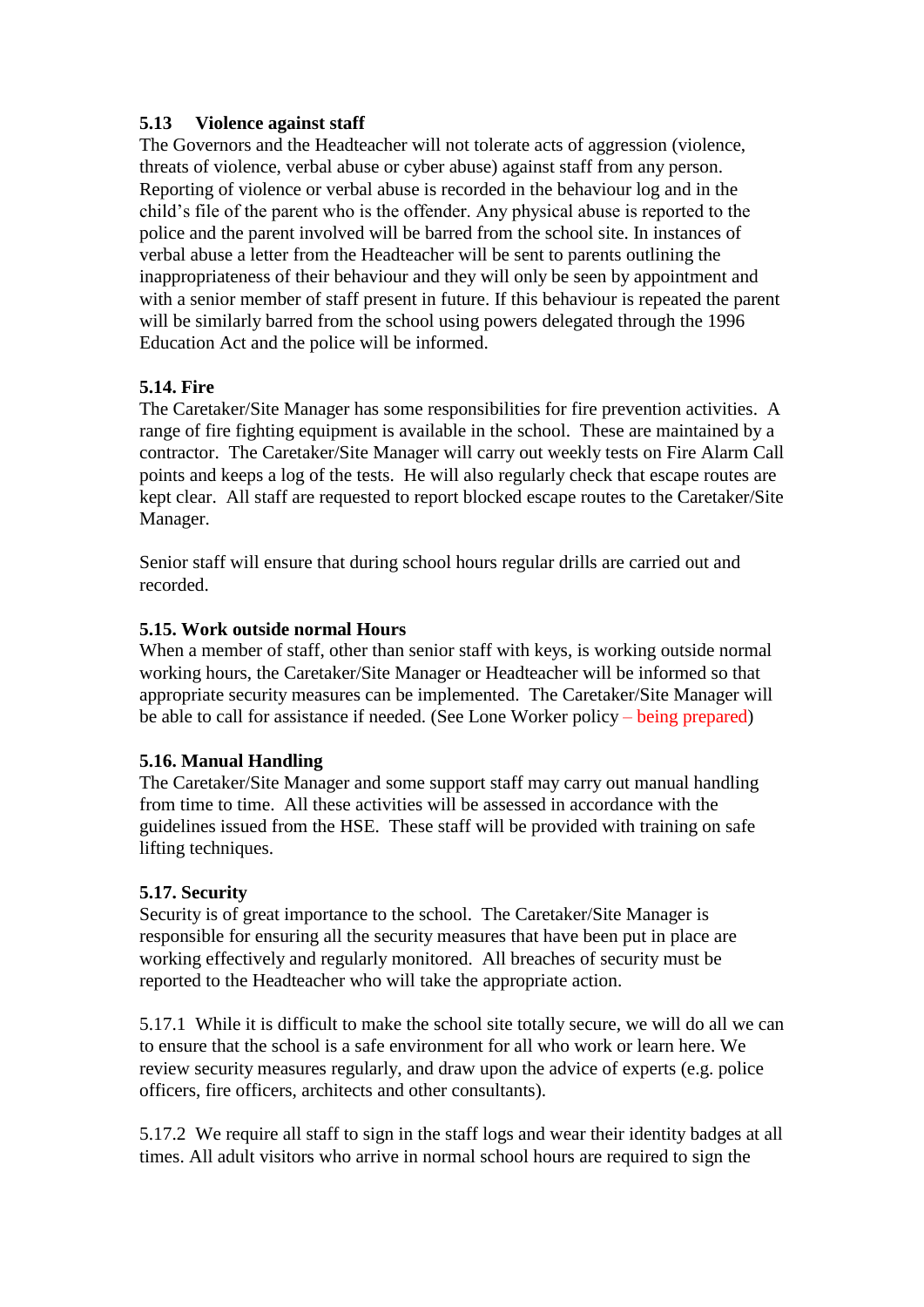visitors' book in the reception area, and to wear an identification badge at all times whilst on the school premises.

5.17.3 Teachers will not allow any adult to enter their classroom if the school visitor's badge does not identify them.

5.17.4 If any adult working in the school has suspicions that a person may be trespassing on the school site, they must inform the Headteacher immediately. The Headteacher will warn any intruder that they must leave the school site straight away. If the Headteacher has any concerns that an intruder may cause harm to anyone on the Site the Police will be alerted immediately.

**5.18. Administration of Medication** (see Policy for Administration of Medicines) Parents may request the School to administer medication to pupils during school time. Most pupils will at some time have a condition requiring medication. For many the condition will be short-term – perhaps the duration of a short absence from school. However, although a child may soon be well enough to be back at school, medication may perhaps still be required during the school day for a short period. In such cases parents must give us details of the child's medication and dosage on the medicine request form, and bring the medication to school in a secure, labelled container. School staff will endeavour to administer medication when required.

Where on the other hand children have long-term medical needs, we will do everything we can to enable them to attend school regularly. Parents must give us details of the child's medication and dosage on the medicine request form, and bring the medication to school in a secure, labelled container. Records will be kept of all medication received and administered by the school.

Staff involved in administering the medication will receive appropriate yearly training from the school nurse service or other appropriate body.

#### **5.19. Adventure activities**

Teachers organising activities involving climbing, caving, watersports and trekking must ensure the Centre providing the service is licensed. The school uses these services under contract. The school uses the guidance on risk assessment procedures on First Class. Teachers organising such activities must familiarise themselves with the LA guideline. (See EVC policy – SB and MO EV coordinator trained)

#### **5.20. Seatbelts**

Teachers organising school trips must ensure minibuses and coaches used to transport children are fitted with seatbelts and the drivers are competent and experienced. Where a private car is to be used i.e. for sports fixtures then a named booster seat is required for those pupils under 135 cm.

Appendices to this policy –

- A. First Aid and emergency procedures
- B. Supervision of children with special needs
- C. Pupils' clothing\jewellery etc.
- D. Swimming pool precautions
- E. School environment